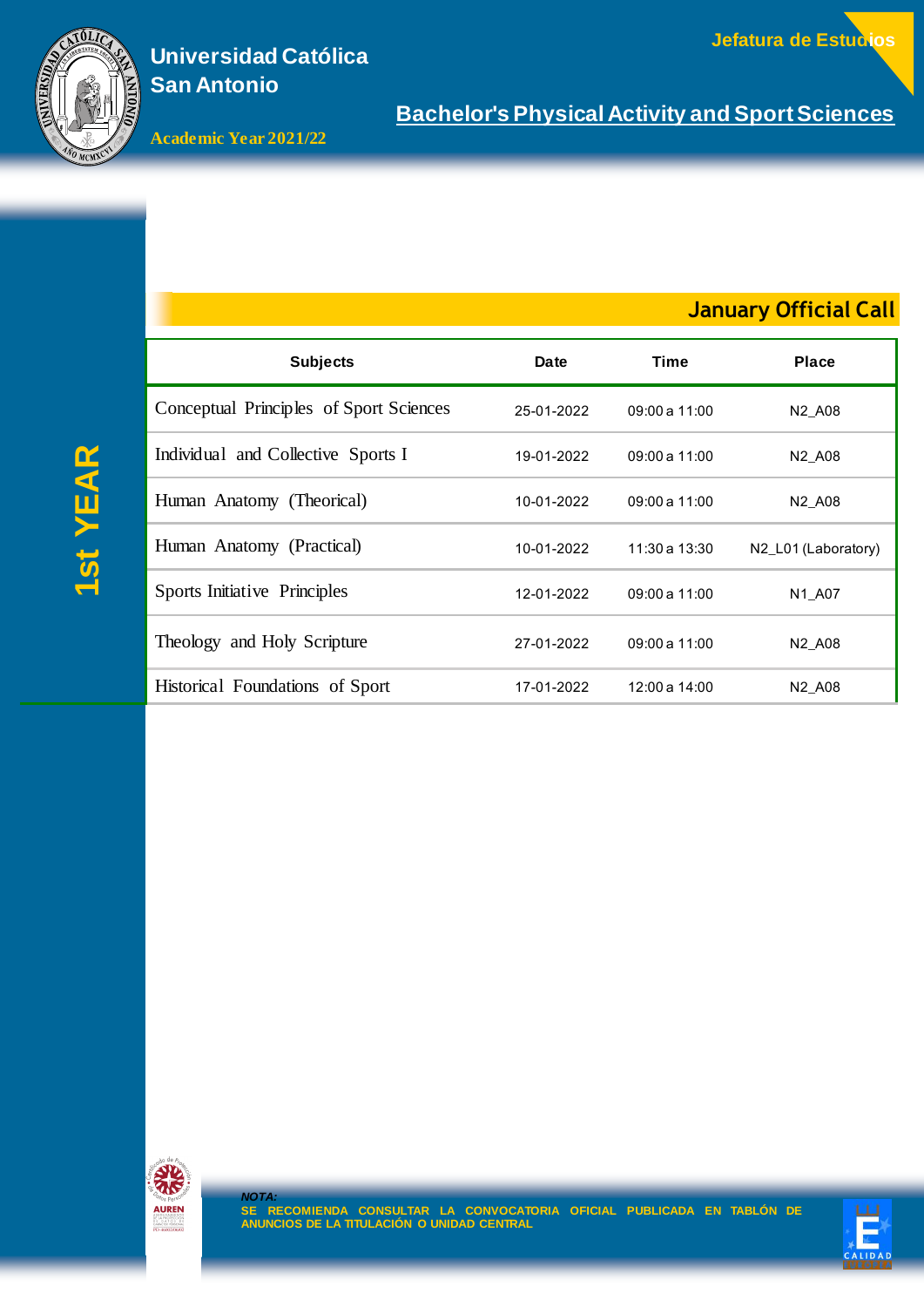

**Bachelor's Physical Activity and Sport Sciences**

**Academic Year 2021/22**

# **2nd YEAR**

| <b>Subjects</b>                       | <b>Date</b> | Time           | <b>Place</b>                   |
|---------------------------------------|-------------|----------------|--------------------------------|
| Data Analysis                         | 24-01-2022  | 09:00a11:00    | N <sub>2</sub> A <sub>08</sub> |
| Sociocultural Principles of Sport     | 26-01-2022  | $09:00a$ 11:00 | N <sub>2</sub> A <sub>08</sub> |
| Gymnastic Sports and Sports and Music | 13-01-2022  | $09:00a$ 11:00 | N <sub>2</sub> A <sub>08</sub> |
| Theology II and Moral                 | 20-01-2022  | $09:00a$ 11:00 | N <sub>2</sub> A <sub>08</sub> |
| Sports Physiology                     | 11-01-2022  | 09:00a 11:00   | N <sub>2</sub> A <sub>08</sub> |
| Individual and Collective Sports II   | 18-01-2022  | 09:00a 11:00   | N <sub>2</sub> A <sub>08</sub> |
|                                       |             |                |                                |



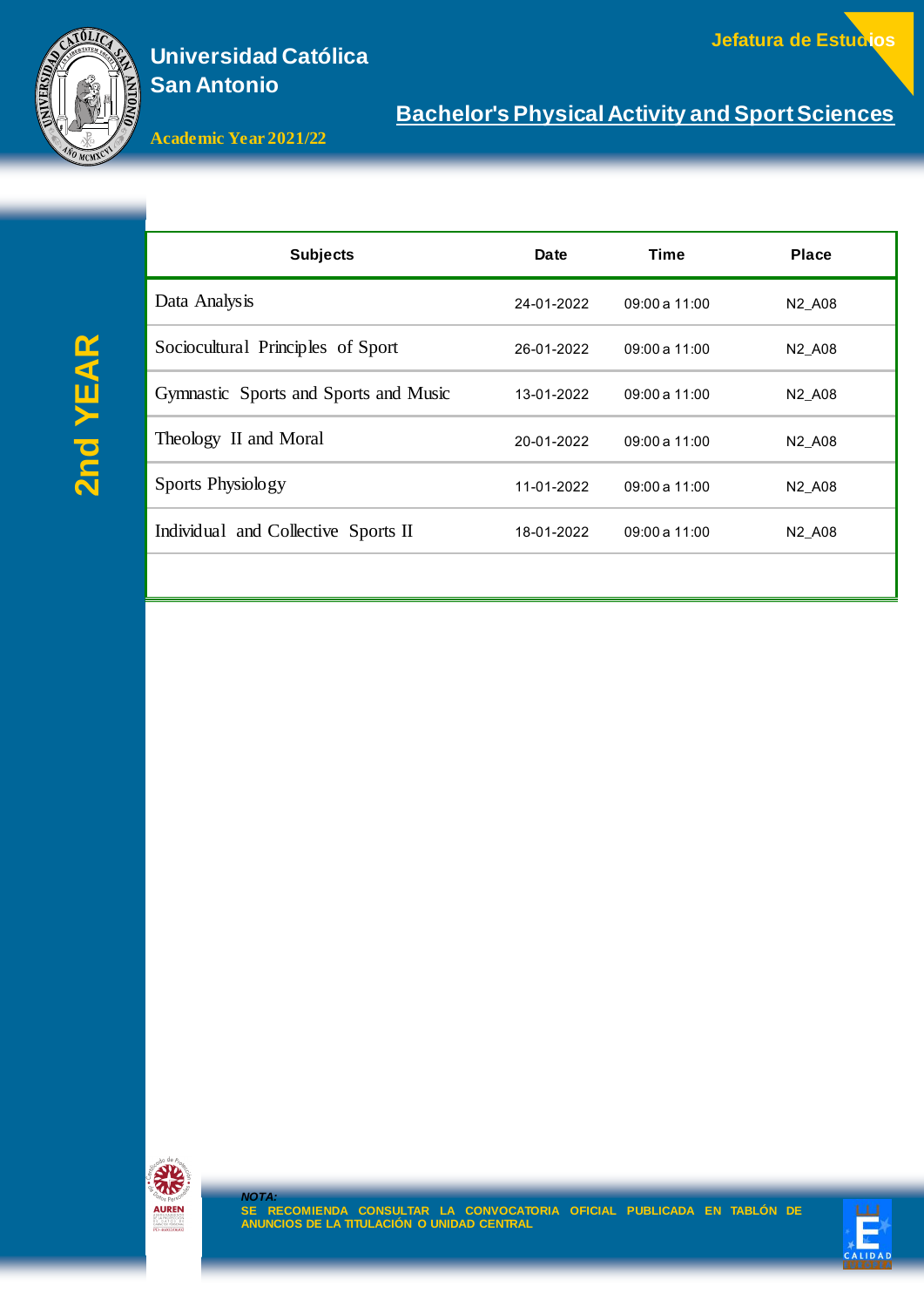

**Jefatura de Estudios**

**Bachelor's Physical Activity and Sport Sciences**

**Academic Year 2021/22**

| <b>Subjects</b>                                                            | Date       | Time           | <b>Place</b>                   |
|----------------------------------------------------------------------------|------------|----------------|--------------------------------|
| Techniques, Test and Register Tools                                        | 25-01-2022 | 12:00 a 14:00  | N <sub>2</sub> A <sub>08</sub> |
| <b>Humanities</b>                                                          | 17-01-2022 | $09:00a$ 11:00 | N <sub>2</sub> A <sub>08</sub> |
| Training Methodology                                                       | 12-01-2022 | 12:00 a 14:00  | N <sub>2</sub> A <sub>03</sub> |
| Teaching and Learning Processes in Physical<br><b>Activities and Sport</b> | 10-01-2022 | 09:00a 11:00   | N <sub>2</sub> A <sub>03</sub> |
| Physical Activity and Health                                               | 19-01-2022 | 12:00 a 14:00  | N <sub>2</sub> A <sub>08</sub> |
| Sport Facilities and Equipment                                             | 27-01-2022 | 12:00 a 14:00  | N <sub>2</sub> A <sub>08</sub> |
|                                                                            |            |                |                                |